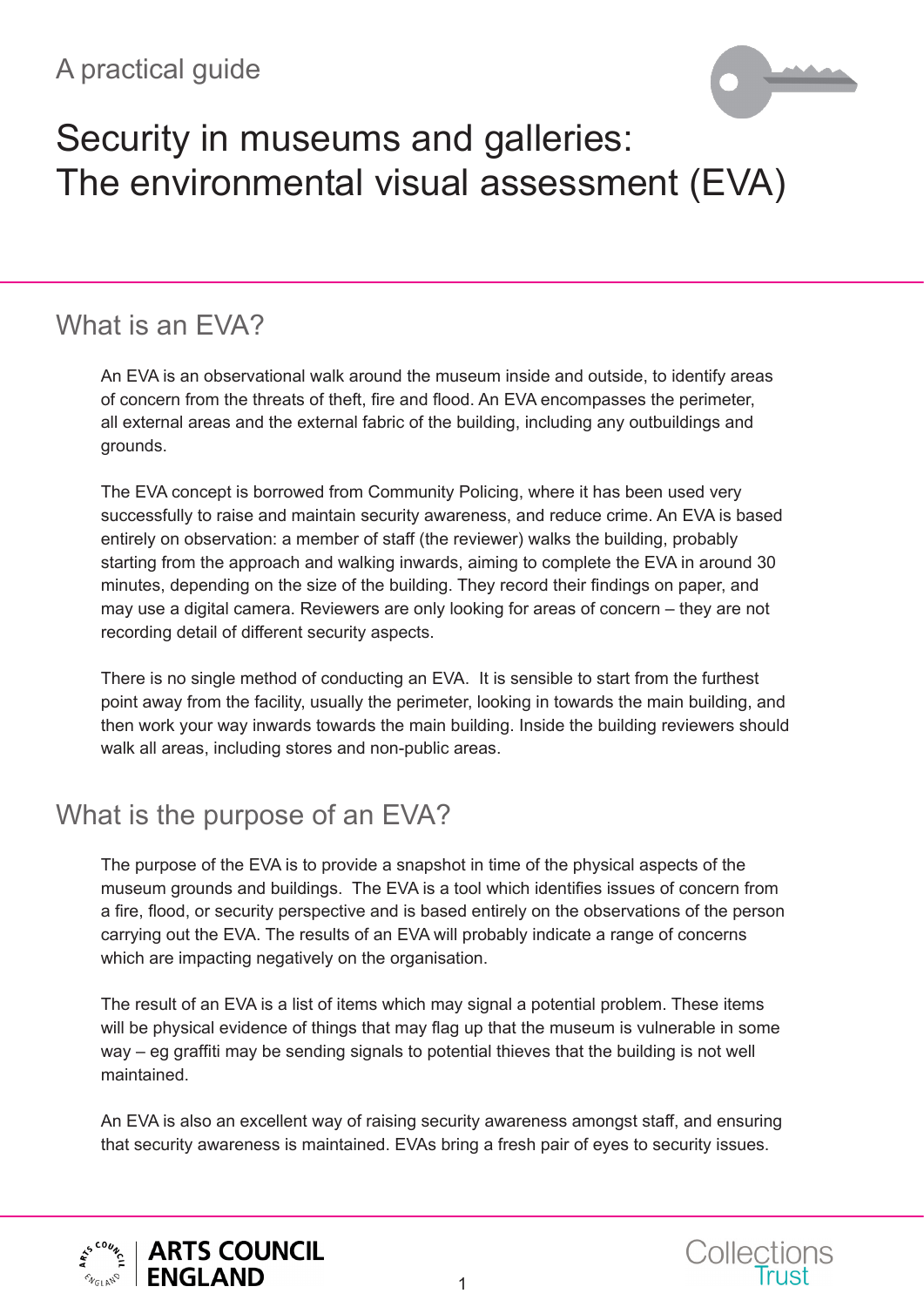# Are EVAs effective?

The more that EVAs are embedded into the daily activity of the museum, the more powerful they will become, as a 'fresh pair of eyes' and as a way to generate a sense of ownership for security amongst all staff. They can be used in the induction of new staff, or as a prompt for discussion at staff meetings.

#### How to carry out an EVA

The EVA only identifies issues of concern, it is not necessary to describe what appears to be satisfactory or recommend any action to be taken.

Reviewers are looking for evidence of:

- Poor maintenance of grounds, buildings and infrastructure
- Criminal reconnaissance and tampering
- Anti-social behaviour and vandalism
- Poor housekeeping
- Unsecured maintenance equipment, or buildings infrastructure, which may be useful to an intruder
- Objects which may be vulnerable

Start at the entrance to the grounds of the museum building, look at and record your observations of the condition of:

- Entrances; gates; signage
- Fences, hedges, walls
- Lighting both security and otherwise
- CCTV cameras appearance, maintenance, placing, visibility
- Surfaces such as grass, roads, floors
- Security measures such as alarms, padlocks, fencing
- Guttering and water flows
- **Signage**
- Entrances, internal doors



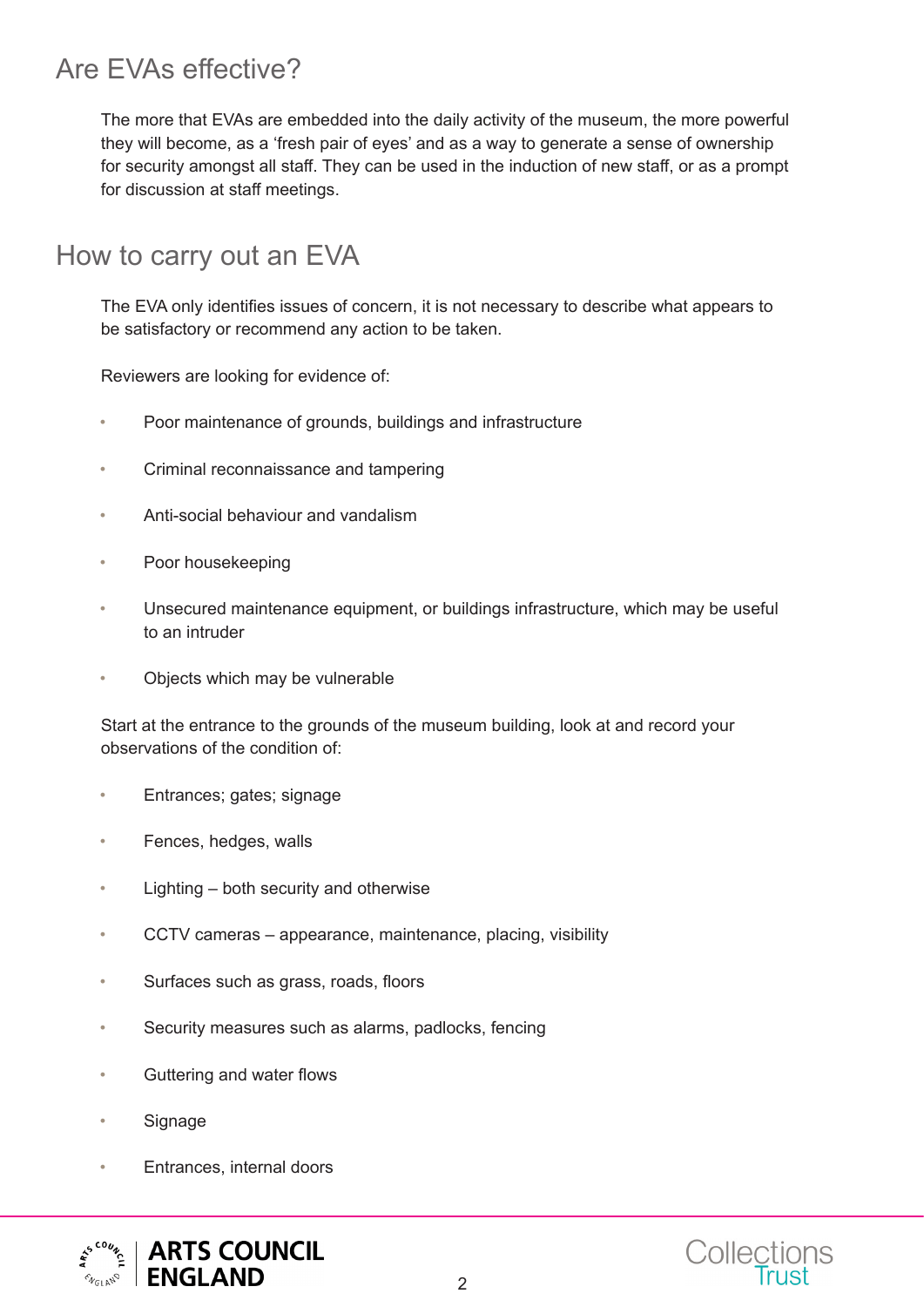- Cases and barriers in displays
- Public spaces

A completed EVA may look like this:

#### Environmental Visual Assessment

[Museum Name]

Two people [Names] walked the grounds and perimeter of [Building Name] on [Date and Time] and found:

- 1. unwanted graffiti on outside wall to the left of the gate
- 2. sign at entrance worn with lettering faded
- 3. opening times were incorrect on sign at entrance
- 4. two loose pales in palisade fencing 3m to the left of the main entrance
- 5. lighting along footpath obscured by overgrown tree canopies
- 6. pot-holes in tarmac on footpath between pedestrian entrance and building
- 7. parking bay lines and directional arrows worn and faded in parking area
- 8. pot-holes starting to appear across parking area
- 9. empty beer cans lying on grass areas to rear of building
- 10. overgrown bushes obscuring vision to rear of building
- 11. flattened cardboard boxes lying in recess of unused rear access door
- 12. light fitting glass broken in light at rear of building near fire exit
- 13. felt tip markings (lines) on window sill to the right of the fire exit
- 14. empty cola bottle and crisp packet lying on ground near fire exit
- 15. drain on side of building overlooking housing estate is overflowing
- 16. signs of rainwater running down outside wall near to store entrance